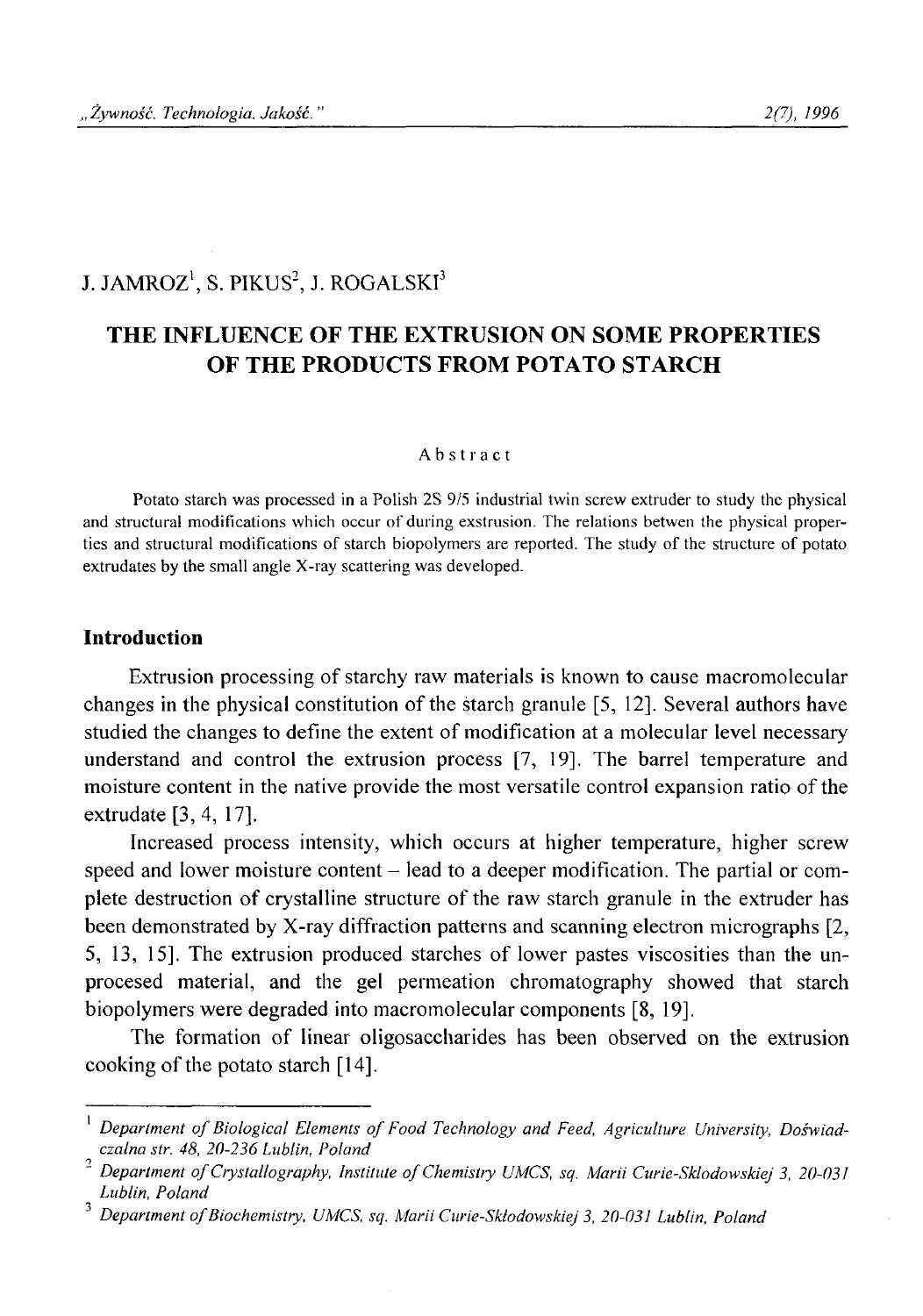Also the wide X-ray diffraction and small angle X-ray scattering methods can be used to observe the changes in the long and short range ordering in a starch granules [1, 6, 11]. Especially a reflection due to long range ordering in starch (corresponding to the distance  $d = 10$  nm) was observed by means of the SAXS method for many native materials and for products which were differently processed. The SAXS method also allows to investigate quite amorphous materials and to obtain many parameters which can be characterized in these materials.

The relations between the extent of molecular degradation starch biopolymers and the changes in physical properties of extrudate has been studied. However, the main aim of this study was to investigate the effects of extrusion processes on potato starch products by the small angle X-ray scattering.

# **Materials and Methods**

# *Samples*

The samples of commercial potato starch (PN-93/A-74710) were used. Approximate analysis indicated that it contained 0.26 % of ash, 0.02 % of protein /N-6.25/, 0.03 % of fat and 19.5 % of moisture.

#### *Extrusion*

Extrusion was carried out in a Polish 2S 9/5 industrial twin srew extruder (16). Barrel temperature varied over the length of the barrel from feed to die as follows: 80- 120-150-170-100, 80-110-140-160-100. Feed moisture content was adjusted to 10.5% 19.5% (d.b.). The moisture 10.5% was achieved by airdrying of native starch.

## *Expansion*

The expansion ratio was defined as the ratio between the diameter of the extrudate and the diameter of the die (expansion ratio = diameter of product/diameter of the opening). An average of 10 estimations was utilized. The diameters of airdried extrudates from each sample were measured with verrnier caliper to the nearest 0.05 mm.

## *Density*

Ten measurements of the extrudate stick were made per extrusion duplicate. Density of extrudate was estimated as  $kg/m<sup>3</sup>$  according to Eq. (1);

$$
\xi = m/(\Pi r^2 I) \tag{1}
$$

where: r - radius, 1 - length, m - weight.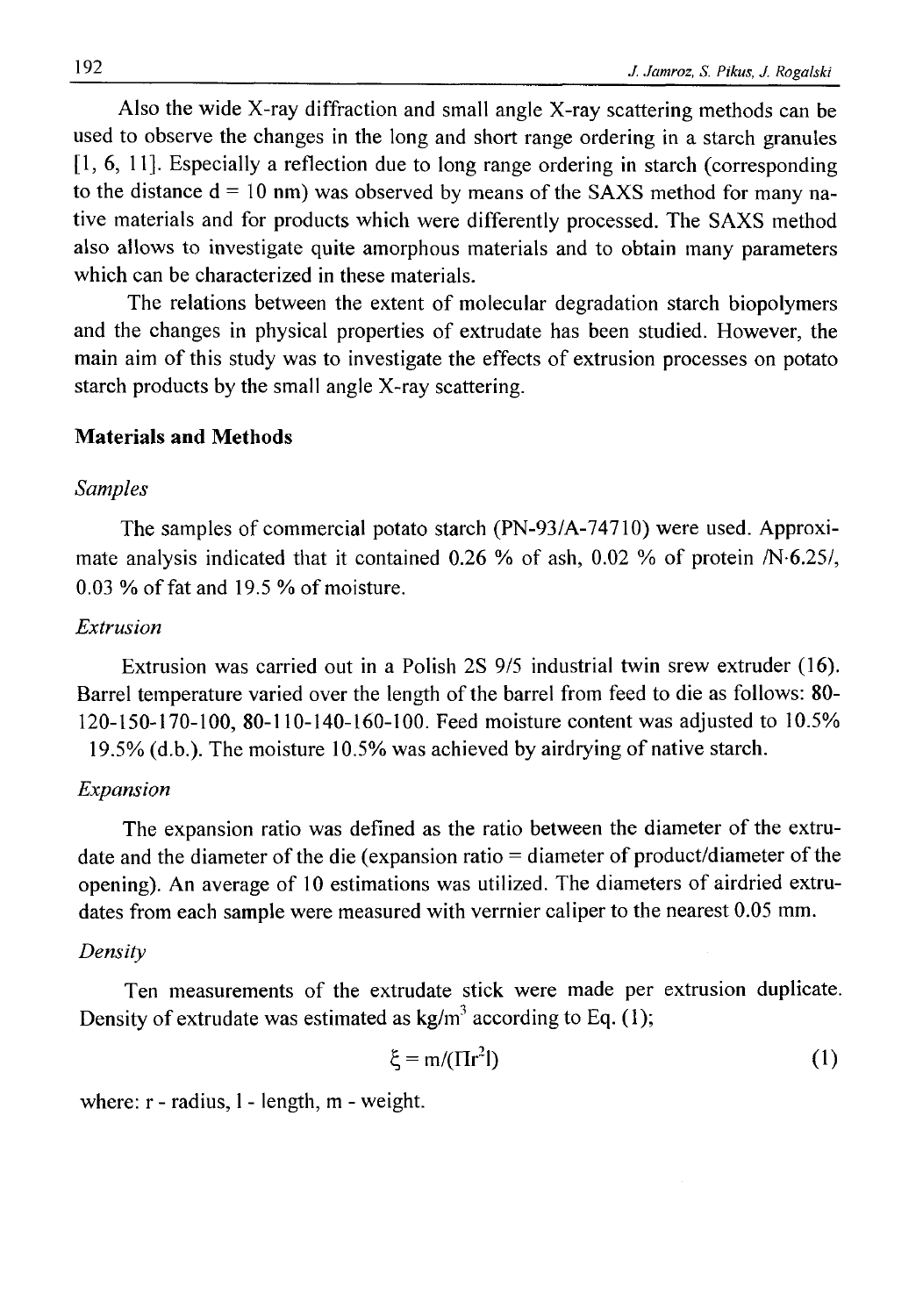## *Shearing stress*

A shear test was carred out with Instron type 4302 to determine the texture of starch extrudates. Shearing stress  $(N/cm<sup>2</sup>)$  was calculated by dividing shear by the cross-sectional area of extrudate (averages of 10 readings).

Macromolecular degradation of starch components was estimated by means of the gel permeation chromatography of solutions in 0.1 M KOH on Sepharose CL-2B [**8**].

The polysaccharide concentrations in the column fractions were determined with anthron [10].

# *SAXS measurements*

Measurements were performed on a slit-collimated Kratky camera using a Cu anode tube as the radiation source. A scintillation counter with a nickel filter and a pulse-height analyser were used to measure the scattered intensity. The samples for the SAXS experiments were prepared as follows:

 $-$  the extrudates were ground in a coffee mill to pass through a 0.2 mm screen, then, dried in an electric dryer and placed in special 1 mm capillares. The scattering curve of a given sample was available from several subsequent runs to eliminate the background scattering (scattering of the air, empty capillary, parasitic scattering of the slits, etc.). The measurements were carried out in the range of  $2\Theta$  from 0.076 to 6.52 $^{\circ}$  in 0.0076 to 0.038° intervals and counting time of 100 s. Scattering curves were presented in the intensity versus q, manner as follows:

$$
q = (4\Pi/\lambda)\sin(\Theta/2) \tag{2}
$$

Geometry of SAXS camera used and other measurement conditions allowed to consider these scattering curves as slit-smeared data for a beam of infinite length. The scattering curves were polished twice i.e. prior and after subtracting the background. The calculations were carried out using modified Vonk's program [21].

# **Results and Discussion**

The investigations of the different starch samples by means of the SAXS method were focused on measurements of the long-range ordering in starch granules (ordered distribution of polysaccharide macromolecules).

It was shown in many papers [1, 6, 11] that starch slurries of different raw materials are characterized by a distinct peak in SAXS range, which may dissapear after processing. This peak may be accompanied by a number of diffraction peaks in classical diffraction range. It is illustrated in Fig. 1 and 2, which show SAXS scattering curves for slurry of raw potato starch (curve 1) and of the potato extrudate (curve 2)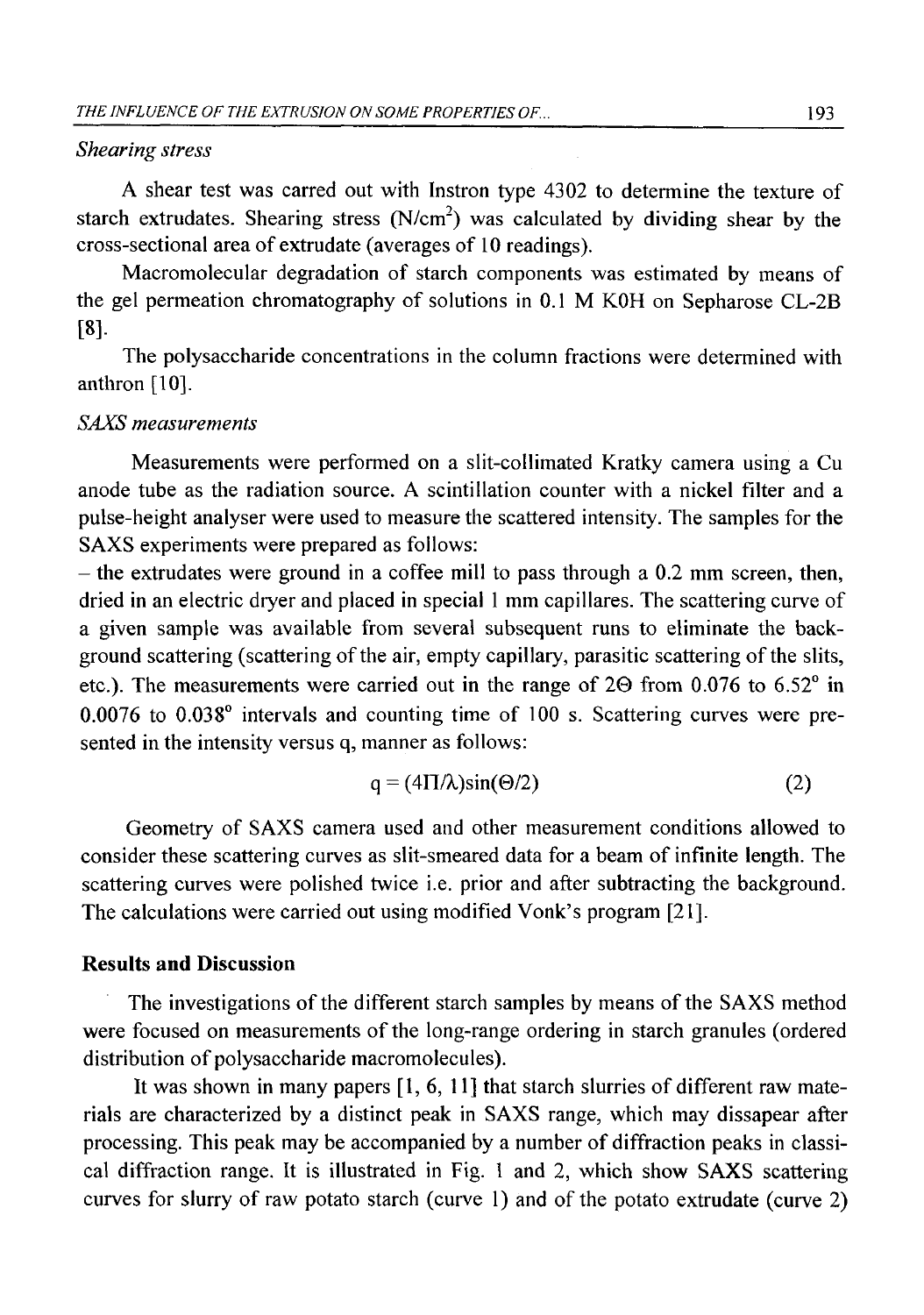

potato starch (curve native) and potato extrudate sity of the scattered inhomogeneities

and the X-ray diffraction pattern for these materials obtained after drying the suspension, respectively. Diffraction peaks therein are due to semi-crystalline areas in starch (the peaks in the of wide angle diffraction range) and lamellar structure of semicrystalline and amorphic areas (peak in the SAXS range).

Frequently, this semi-crystalline organization completely vanished, but SAXS method, provides to investigation of fully amorphous material. In such cases the scattered intensity is proportional to square Fig. 1. SAX scattering curves for water suspension of difference betweeen electronic den-II (curve II). **and** its surroudings. It depends on size and amount of these inhomoge-

neities. Therefore, the SAXS method is suitable for the study of inhomogeneities in condensed materials.

The characteristic of samples completed the study of starch elution (Fig. 3).

Table 1 shows treatment conditions of the extrusion process and properties of potato starch extrudates.

Results presented in Table 1 show that these samples have entirely different properties (expansion ratio, density, shearig stress) due to different extrusion conditions.

**Table 1**

| Sample | Barrel temp.<br>r°C1 | Feed moisture<br>[%] | Expansion<br>ratio | Density<br>$\left[\mathrm{kg/m}^3\right]$ | Shearing stress<br>$[N/cm^2]$ |
|--------|----------------------|----------------------|--------------------|-------------------------------------------|-------------------------------|
|        | $80 - 170$           | 10.50                | 6.10               | 51.94                                     | 4.03                          |
|        | $80 - 160$           | 19.50                | 1.86               | 365.14                                    | 301.93                        |

**Effect of extrusion parameters on physical and textural properties of potato starch extrudates**

**\* see in the text**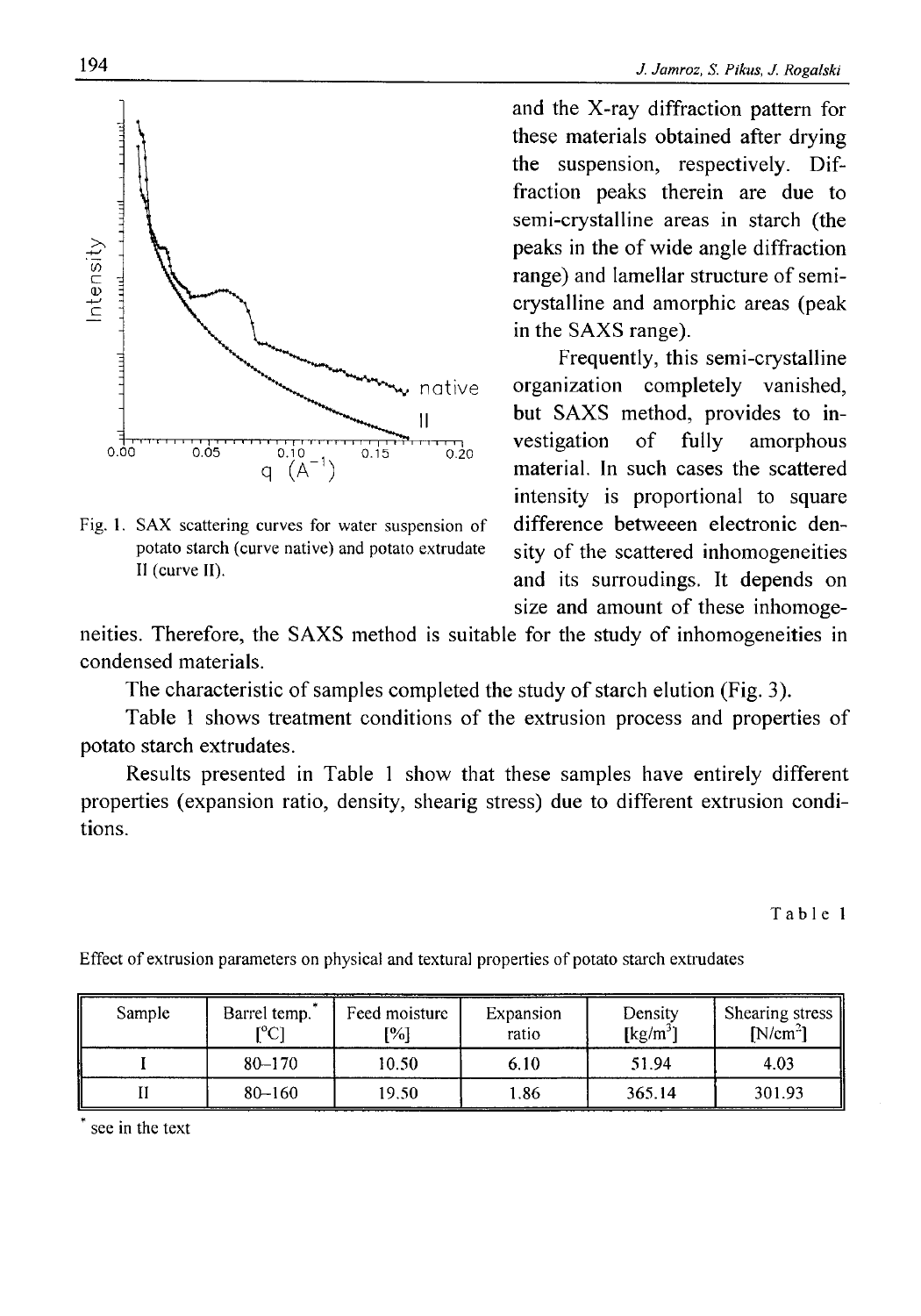

**Fig. 2. X-ray diffraction pattern for native potato starch (curve native) and for potato extrudate II (curve II).**



Fig. 3. Elution profiles from Sepharose CL-2B of native and extruded I (80-170°C, 10.5 % feed mois**ture) and II (80-160°C, 19.50 % feed moisture) potato starches.**

It is generally accepted that the molecules of starch undergo degradation on extrusion [7, 9, 20]. The material eluted at the void volume from the gel permeation chromatography (Fig. 3), was amylopectin ( $\Lambda_{\text{max}}$ = 540–550), as identified by its reaction with iodine. On extrusion (curve 1 and 2) the contents of fraction I (amylopectin) was reduced and fraction II (amylose) was increased (tube numbers 25 and higher).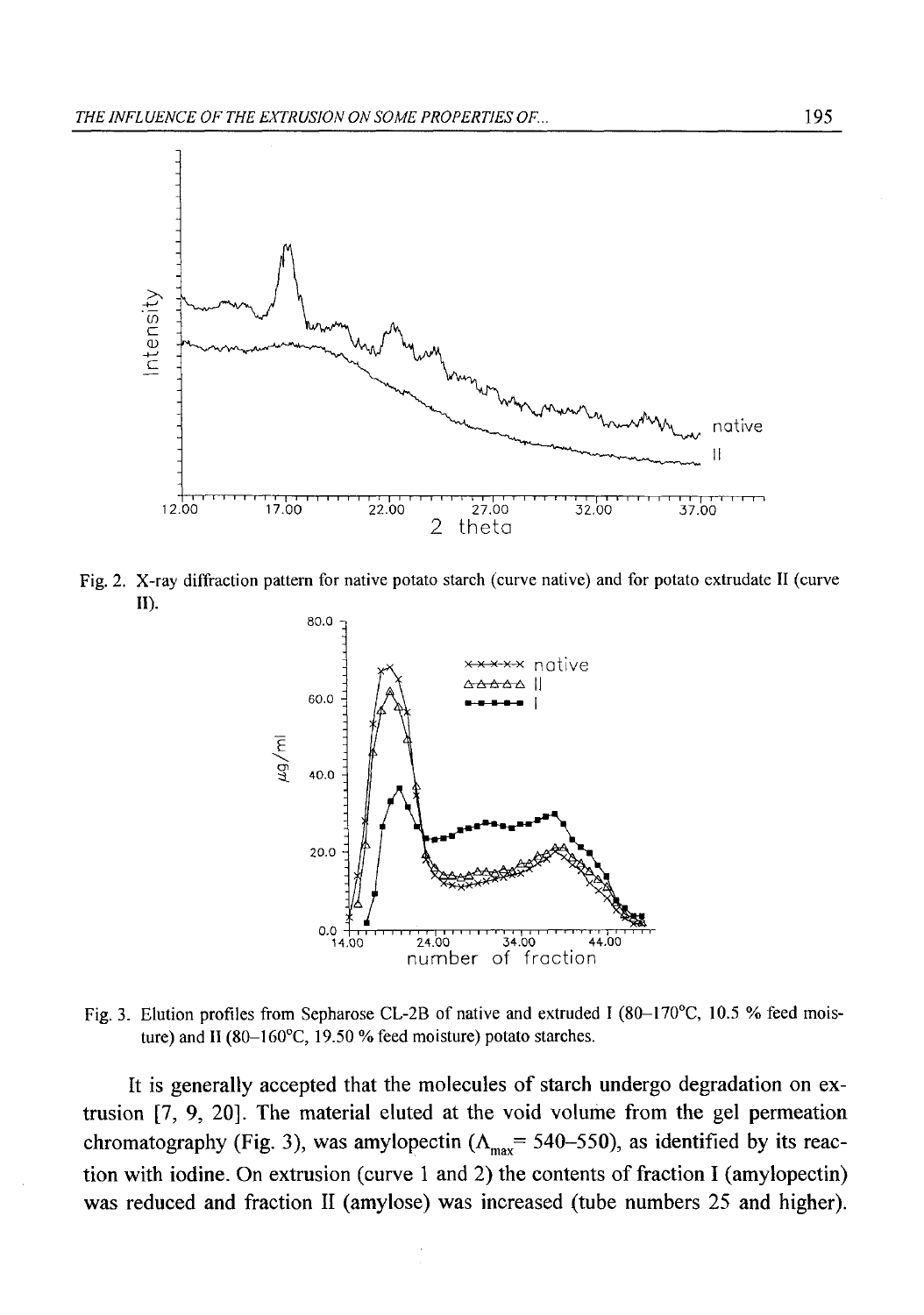Degraded molecular products of amylopectin were eluted along with amylose forming one broad peak. The extent of this molecular transformation in extruded starch, would explain the variation of the physical properties with extrusion parameters (Tab. 1).

Fig. 1. compares the SAXS scattering curves of two samples of potato starch extrudates, properties of which are presented in Table 1. In Fig. 4. only the final part of the scattering curves are presented but sequence of the scattering curves is the same for the full measured range.

For potato starch extrudates a very interesting correlation of SAX scattering and the extrusion conditions was found (Table 1 and Fig. 4).

The expansion ratio gradually decreased from the first sample extruded more expansively to the second extruded at milder conditions.



**Fig. 4. The final part of the SAX scattering curves for I—II potato extrudates samples.**

Investigations carried out by means of the SAXS method are presented in Fig. 4. The results show a correlation between physical properties of potato starch extrudates and intensity of the SAX scattering. The SAX scattering is the most profound for the Ip sample. This sample has the highest expansion ratio, because extrusion of the potato starch caused the formation of electronic density inhomogenieties and the more intensive process produced more inhomogeneities.

In Figs. 5, 6, the full X-ray small angle scattering curves in log-log axis are presented. The SAXS curves have very interesting pattern. In the long range of the final portion the scattering curves are almost linear. The slopes (tg  $\alpha$ ) of these parts are -2.0 and -2.6 for I and Up lines, respectively.

Hence, question about the origin of these inhomogeneities appears.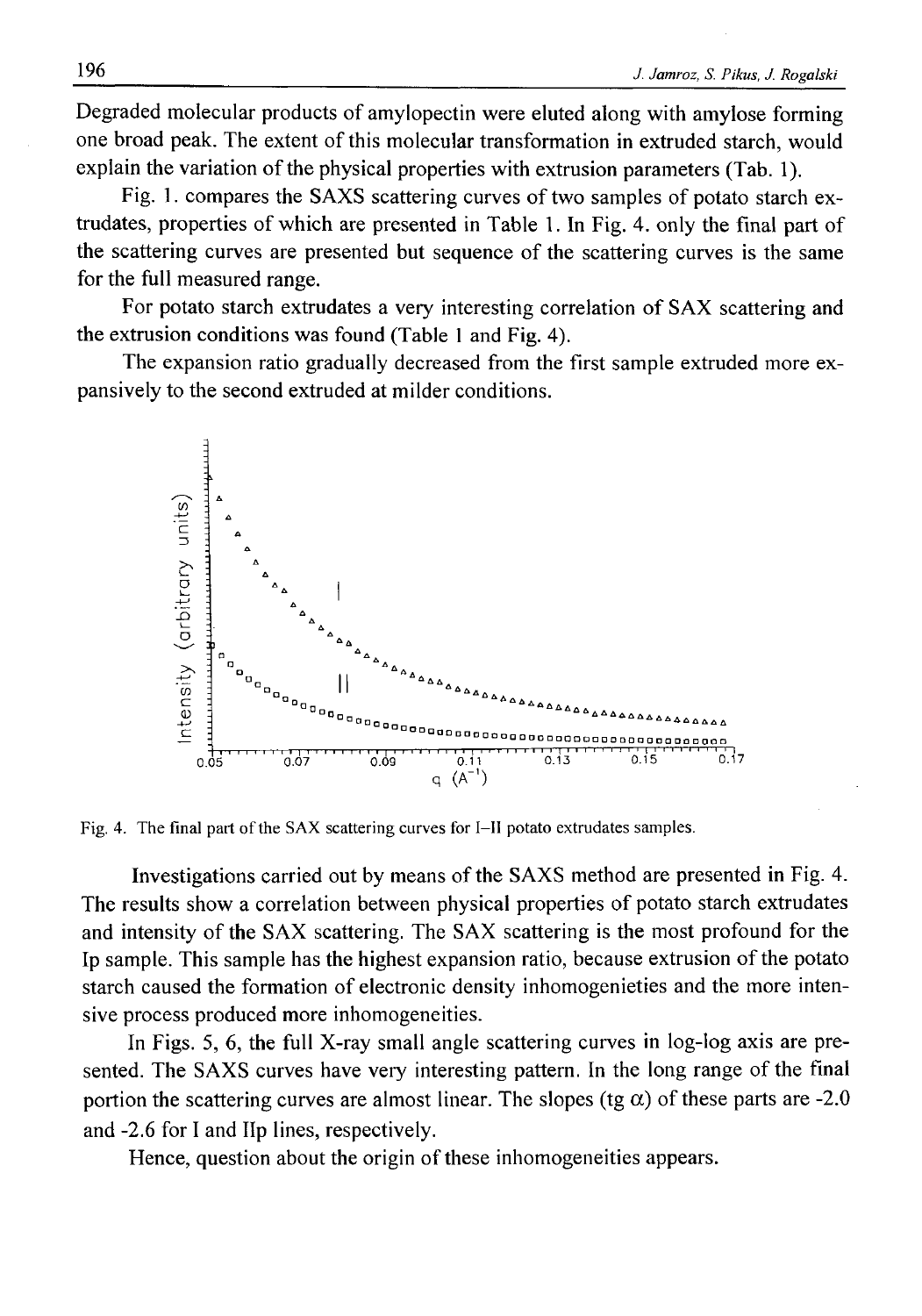

**Fig. 5. SAX scattering curve (in log-log axes) for the I sample.**



**Fig. 6. SAX scattering curve (in log-log axes) for the II sample.**

The SAX scattering intensity depends on the size and amount of inhomogeneities as well as on difference between eletronic density of the inhomogeneities and the surrouding. Observed intensity of the SAX scattering for four samples of potato starch is rather low. The extrusion produced the pores in the starch material but it is difficult to assume that these pores have diameter the size of which fits the range available for the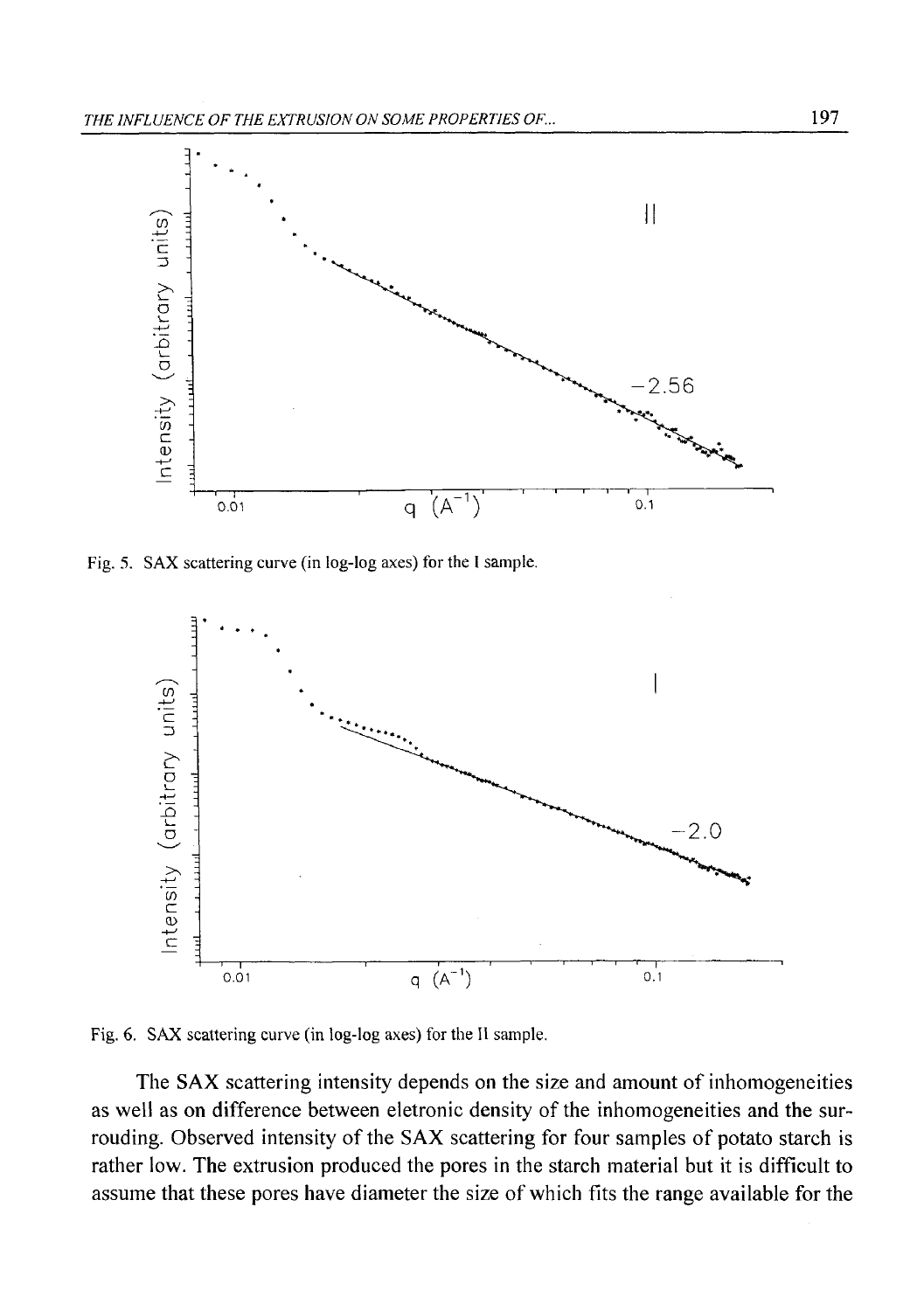SAXS measurements (1-80 nm). When pores in a material are present and their size is within the range of SAXS measurements, the intensity of the SAX scattering is fairly high, because the electronic density of the air is very small; for example the intensity of the SAX scattering of the porous glass (with value of the specific surface about 16  $m^2/g$ ) is about 10-20 times higher than that observed for our samples. Thus, we can assume that observed SAX scattering does not originate from pores existing in the extrudates.

In the SAX scattering curves presented in Figs. 5 and 6 in the log-log system show a linearity in their long, final portions. It follows the rules for the SAXS method for a two phase system (inhomogeneities and surrounding), but for smooth-surfaced inhomogeneities slit-smeared data the slope should reach -3.

The lower slope suggests fractally rough surface of inhomogeneities [18].

Therefore, one might suggest that the inhomogeneities which were formed on extrusion originated from fluctuations and modulations of electronic density of a small part of the starch granules. **This conclusion correspond with the elution profile of extrudates; the extrusion at lower moisture levels led to an extended degradation of starch.** These fluctuations could result from a destruction of the crystalline and amorphous lamellae as well as mixing of these fragments. This suggestion needs a further proof.

## **Conclusions**

The results obtained by the SAXS method show a link between intensity of the SAX scattering and extrudate characteristic parameters (kind of extrudate, expansion ratio, density, shearing stress) **as well as with the level of the degradation of starch biopolymers.**

The SAXS method demostrated that after the extrusion electronic density inhomogeneities are formed in the extrudates. The intensity of the SAX in the extrudate increased with the expansion ratio.

Extrudates were made in Department of Food Enginering of Agriculture University, Lublin, Poland

#### **REFERENCES**

- **[1] Cameron R.E., Donald A.M.: Polymer, 33(12), 1992, 2628.**
- **[2] Charbonniere R., Duprat P., Guilbot A., (Abstr.): Cereal Sci. Today, 18, 1973, 286.**
- **[3] Chinnaswamy R., Hanna M.A.: J. Food Sci., 53, 1988, 834- 840.**
- **[4] Chinnaswamy R., Hanna M.A.: Cereal Chem., 67, 1990.**
- **[5] Chinnaswamy R., Hanna M.A., Zobel H.F.: Cereal Foods World., 34, 1989, 415-422.**